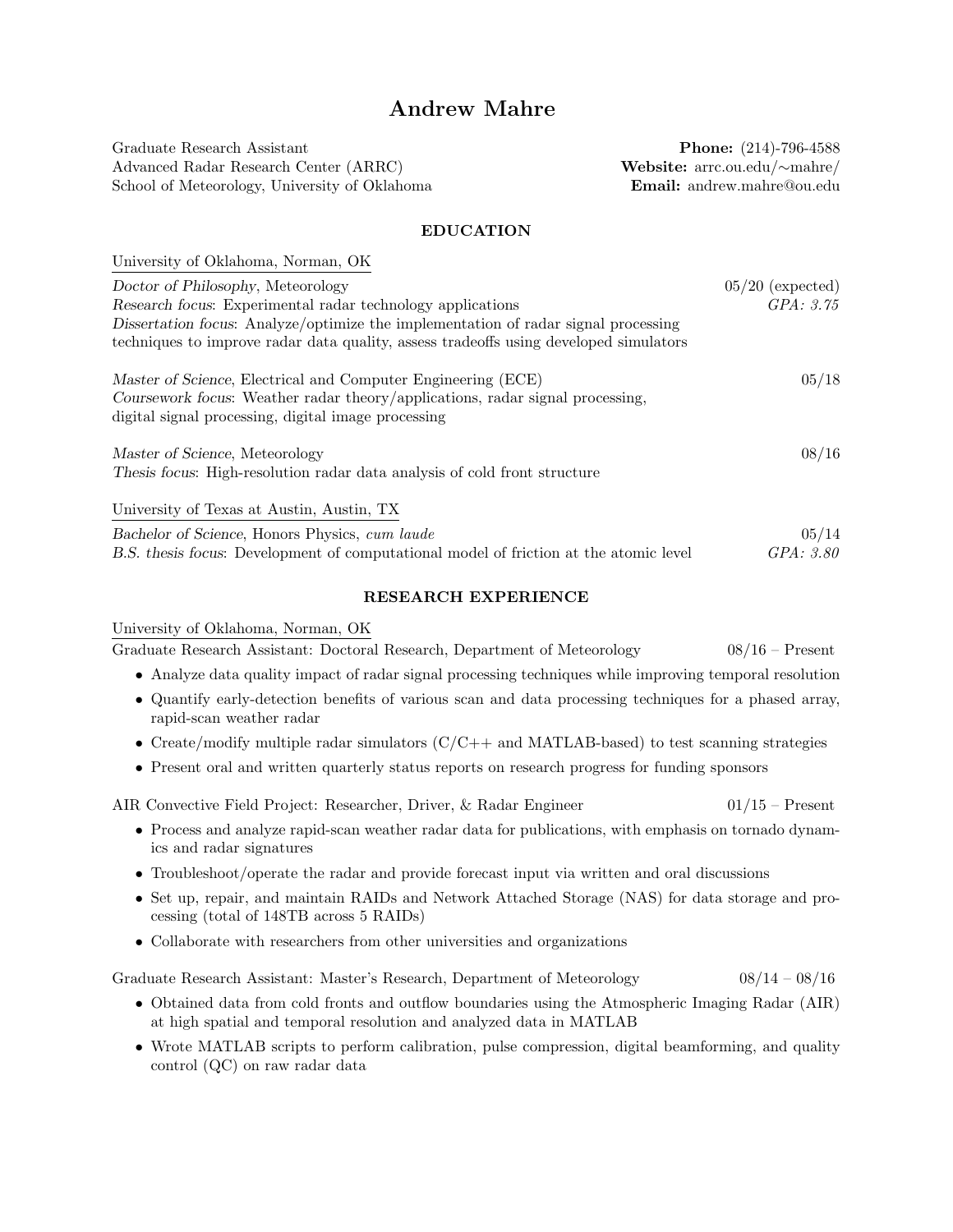• Wrote and successfully defended master's thesis: "Observations of Cold Front Features at High Spatiotemporal Resolution Using the Atmospheric Imaging Radar"

#### NOAA National Severe Storms Laboratory (NSSL), Norman, OK

Research Experiences for Undergraduates (REU) Intern 05/13 – 07/13

- Used spectral analysis techniques to determine ideal sampling rate for sonic anemometers
- Created quality control algorithm to identify sections of data which could contain instrument error
- Created data analysis program in R and data logging/analysis program in Python

#### University of Texas at Austin, Austin, TX

Undergraduate Research Assistant: Thesis Research, Department of Physics 08/13 – 05/14

- Created Python-based simulation to model friction at the atomic level to calculate friction coefficients
- Developed graphical user interface (GUI) for simulation using VPython
- Performed statistical analysis of data in R

Undergraduate Research Assistant, Department of Physics  $01/11 - 01/13$ 

- Created thin depositions of permalloy and superconducting samples for NMR Force Microscopy
- Repaired and maintained laboratory test equipment, including Electron Gun, Ultra-High Vacuum (UHV) chamber, and NMR spectrometer
- Advised and mentored 8-10 incoming students to Freshman Research Initiative (FRI) program

## SKILLS AND PROGRAMMING LANGUAGES

- Research experience in Fourier analysis, bistatic/multistatic radar, error analysis and quantification, optimization & machine learning, Monte Carlo simulations, parallel computing, time-series analysis, and signal processing algorithms (e.g., digital beamforming, morphological image processing)
- Proficient in MATLAB, Python, R, Linux/Unix (bash), LaTeX, and Microsoft Office
- Experience with  $C/C++$ , Fortran, Shell (batch scripting), Github (git), Weather Research and Forecasting (WRF) model, SQL, HTML, CSS, Mathematica, Apache Spark (PySpark API), and VHDL
- Experience in working with large datasets (Big Data) from radar output and computer models, as well as data in .mat, NetCDF, and grib and grib2 formats
- Completed Introduction to Big Data and Scalable Machine Learning through edX
- Extensive technical writing & presentation experience (13 lead-author conference presentations)
- Conversational level of Spanish

### TEACHING/MENTORING EXPERIENCE

| • Advisor/mentor for undergraduate student in 2019 REU Internship Program                | $05/19 - 07/19$ |       |
|------------------------------------------------------------------------------------------|-----------------|-------|
| • Grader for graduate-level radar theory course                                          | $08/17 - 12/17$ |       |
| • Designed hands-on signal processing assignments for graduate-level radar theory course |                 | 10/16 |
| • Graduate Teaching Assistant for junior-level Thermodynamics                            | $08/14 - 12/14$ |       |
| • Graduate Teaching Assistant for Orientation to Professional Meteorology                | $08/14 - 12/14$ |       |
|                                                                                          |                 |       |